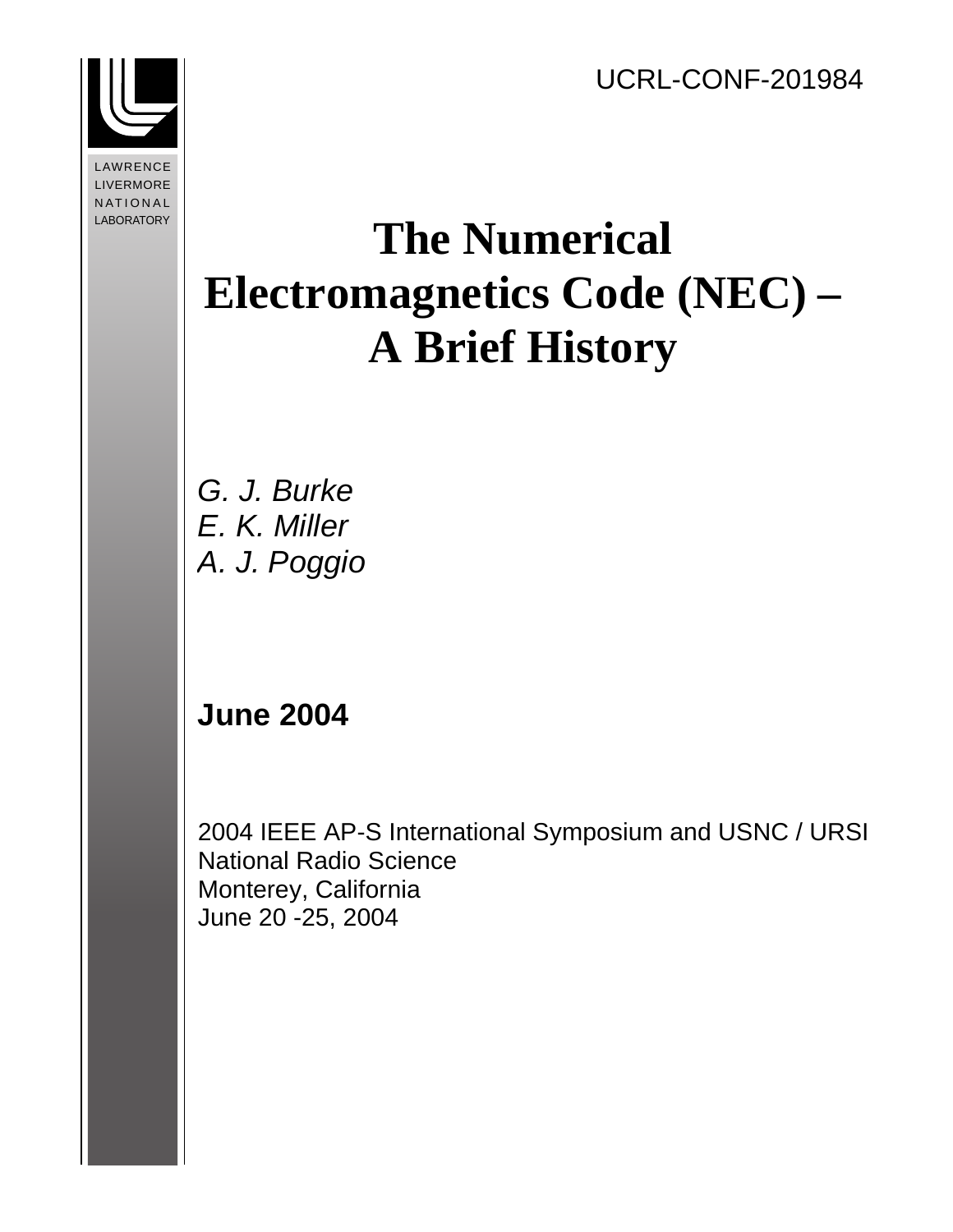This document was prepared as an account of work sponsored by an agency of the United States Government. Neither the United States Government nor the University of California nor any of their employees, makes any warranty, express or implied, or assumes any legal liability or responsibility for the accuracy, completeness, or usefulness of any information, apparatus, product, or process disclosed, or represents that its use would not infringe privately owned rights. Reference herein to any specific commercial product, process, or service by trade name, trademark, manufacturer, or otherwise, does not necessarily constitute or imply its endorsement, recommendation, or favoring by the United States Government or the University of California. The views and opinions of authors expressed herein do not necessarily state or reflect those of the United States Government or the University of California, and shall not be used for advertising or product endorsement purposes.

This work was performed under the auspices of the U.S. Department of Energy by University of California, Lawrence Livermore National Laboratory under Contract W-7405-Eng-48.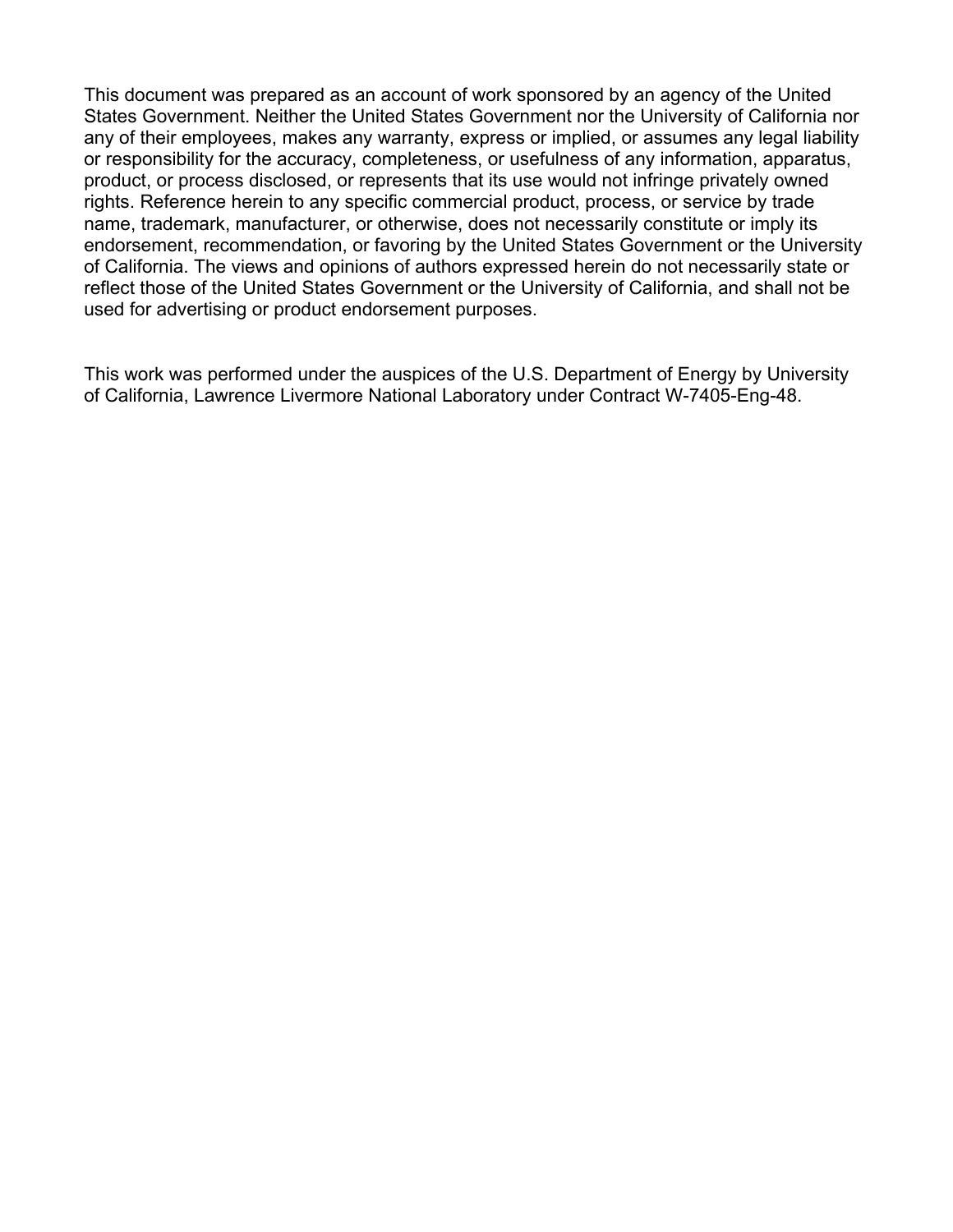#### **The Numerical Electromagnetics Code (NEC) – A Brief History**

Gerald J. Burke\* Edmund K. Miller Andrew J. Poggio\* \* Lawrence Livermore National Laboratory Los Alamos National Laboratory (Retired)

#### **Introduction**

The Numerical Electromagnetics Code, NEC as it is commonly known, continues to be one of the more widely used antenna modeling codes in existence. With several versions in use that reflect different levels of capability and availability, there are now 450 copies of NEC4 and 250 copies of NEC3 that have been distributed by Lawrence Livermore National Laboratory to a limited class of qualified recipients, and several hundred copies of NEC2 that had a recorded distribution by LLNL. These numbers do not account for numerous copies (perhaps 1000s) that were acquired through other means capitalizing on the open source code, the absence of distribution controls prior to NEC3 and the availability of versions on the Internet.

In this paper we briefly review the history of the code that is concisely displayed in Figure 1. We will show how it capitalized on the research of prominent contributors in the early days of computational electromagnetics, how a combination of events led to the tri-service-supported code development program that ultimately led to NEC and how it evolved to the present day product.

The authors apologize that space limitations do not allow us to provide a list of references or to acknowledge the numerous contributors to the code both of which can be found in the code documents.

#### **The Early History**

The 1960s ushered in the serious use of digital computers for the solution of boundary value problems using integral equations. The publications of Roger Harrington, Jack Richmond and Ken Mei provided substantial background and indications of what could be done. Interest in applications was growing as evidenced by the expanding support for research in the area by the US government and by published applications by commercial entities such as Granger Associates, TCI, Inc. (Andreasen, Harris, Tanner), and MBAssociates (Bosserman and Burke). The genesis for NEC basically begins at this point.

In the mid-1960s, MBAssociates, a small firm in San Ramon, California was designing and manufacturing small radar chaff dispensers and needed an ability to predict the radar cross section of the decoys. Homer Bosserman of MBA, aware of the work of Jack Richmond (1965), acquired the Ohio State code (pulse basis functions, point matching, MoM solver of Pocklington's Integral Equation for conducting wires) and began using it for loops and straight wires. Dr. Bosserman sought to improve the performance of the code so he and Jerry Burke introduced the three-term basis function (constant plus sine plus cosine) that had been developed and used by Ken Mei (1965) in his work with point matching solutions of Hallen's Integral Equation for straight and curved wires. The combination, developed with support from the Air Force Space and Missile Systems Organization, was referred to as BRACT and circa 1967 became the workhorse at MBAssociates for scattering calculations. In 1968 a version referred to as ANTBRACT was developed for antenna calculations by introducing voltage sources on the wires and the Reflection Coefficient Approximation for grounds.

The bellwether in the development of a user-oriented electromagnetic modeling tool for antennas and scattering took place in 1970 when the US government formalized its interest in a user-oriented tool capable of antenna calculations. A Request for Proposal, jointly supported by the Naval Research laboratory, the Naval Ship Engineering Center, the US Army ECOM/Communication Systems, the US Army Strategic Communications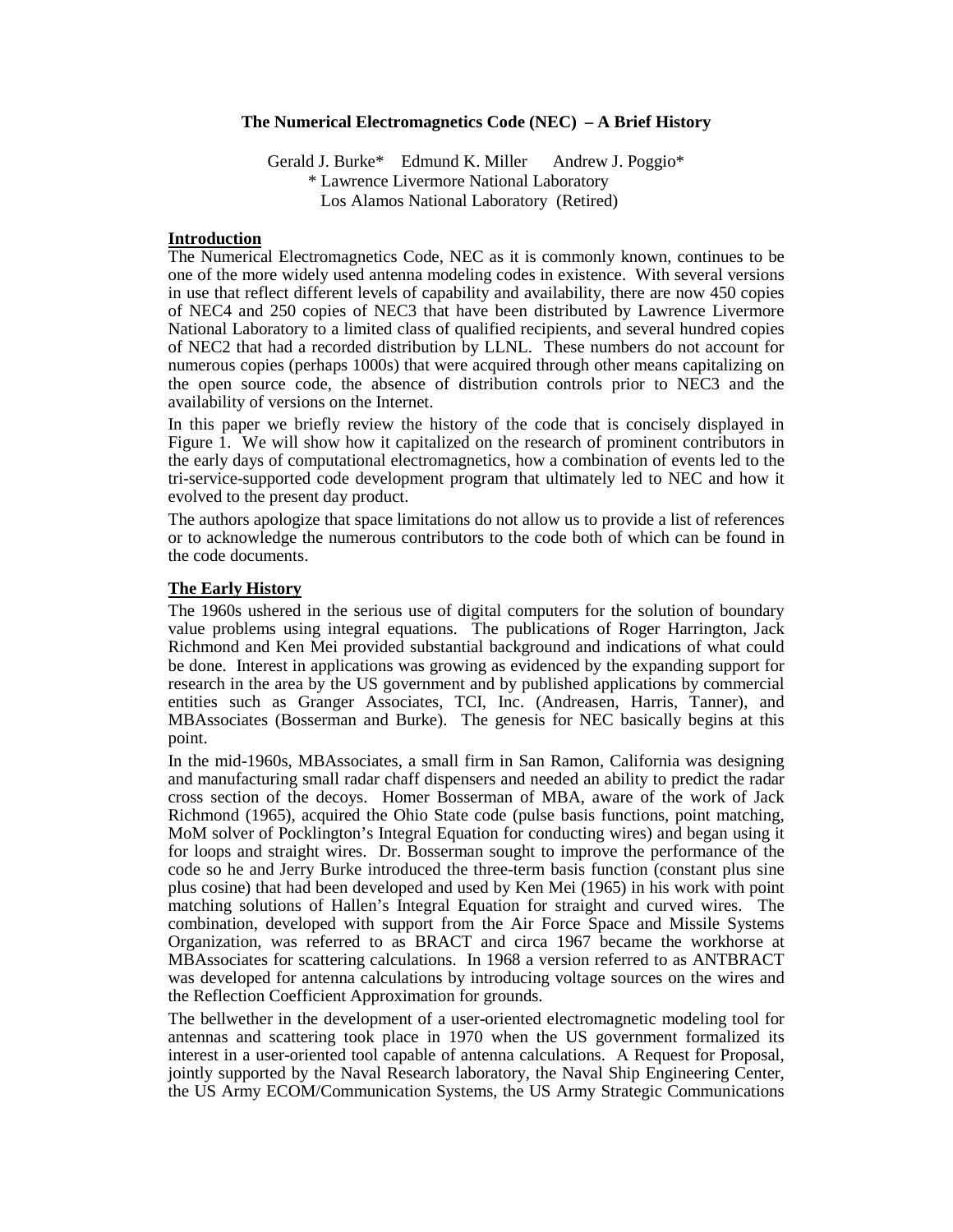Command and US Air Force Rome Air Development Center, was issued and competed. In the eyes of the MBA team that at that time included the authors, the competition included the prolific university researchers who had produced significant foundations of mathematics and algorithms that enabled a strong modeling capability. It also included a very qualified team from TCI, Inc. that had evolved from TRG and Granger Associates and included Mogens Andreasen, Frank Harris and R. L. Tanner. TCI had a very capable antenna modeling tool that was being used in support of the design and development of their commercial products. The computer program was proprietary but presentations by Dr. Andreasen permitted glimpses of the algorithms and I/O data formats. Their tool, like the university research tools and ANTBRACT, had state-of-the-art modeling capabilities but also showed signs of user-friendly input and output formats. The latter motivated others to make the needed improvements in I/O capabilities.

The proposal competition was concluded in 1971 and the multi-sponsor award was ultimately made to MBAssociates in mid-1971.

#### **The Evolution of the Antenna Modeling Program (AMP)**

The tri-service project at MBAssociates was focused on the refinement of ANTBRACT and the preparation of user manuals. The code was called AMP (Antenna Modeling Program). By July 1972 the code and the documentation, consisting of an Engineering Manual detailing theory and techniques, a Systems Manual describing the specifics in the code, and a User's Manual providing machine-specific guidance for running the code, was complete. AMP was implemented at each of the sponsoring agencies on computers such as the CDC 3800, 6500 and 6700, the GE645 and the Burroughs B5700. During this initial phase of refinement and delivery to the user community AMP was championed and evaluated by many including Messrs. Malagisi and Potenza of RADC; Musselman, Royce and McGown of NRL; Singer, Pride, Ogelsby and Mink of NAVSEC; Krensky, Berinstein and Warshauer of ECOM/CSA, and Bramel and Lane of STRATCOM.

No sooner was AMP "completed" than the sponsors expressed a desire for improved computer runtimes for problems that included complex wire antennas and large voluminous structures with wire appendages. Of course, AMP was already being used for modeling voluminous bodies using wire grids but such modeling was proving to be time-intensive so a reduction was sought by using the thin wire EFIE for the wires and the magnetic field integral equation (MFIE) for the voluminous structures. Albertson, Hansen and Jensen were already using the MFIE for antennas on solids while Oshiro and Mitzner were using it for RCS. To improve runtimes for wire grid modeling, an option was introduced for using approximations for the matrix elements when source and observation point separation exceeded a specified value. The modified code was referred to as AMP2 and a supplementary computer program manual was appended to the AMP documentation. The techniques and timesaving were demonstrated by the analysis of wire antenna systems on a US Navy frigate  $(1975)$ .

## **And then it became NEC**

By 1977, the Air Force Weapons Lab (Phil Castillo), focused on EMP effects, and the Naval Ocean Systems Center (John Rockway), focused on shipboard communication systems, became the prime drivers behind AMP. They suggested improvements in the code, namely, an improved current basis function and an extended thin wire kernel. In view of these changes, Carl Baum suggested that AMP become the Numerical Electromagnetics Code (NEC) and both he and John Rockway suggested that it be a part of a broader suite for evaluating electromagnetic interactions over a very broad frequency range. The framework was meant to include the NEC being discussed here as 'NEC – Method of Moments' for structures that were a few wavelengths in size and other elements to enable a capability for large structures (in terms of wavelengths) such as might be modeled using asymptotic techniques. In fact, John Rockway promoted the inclusion of an element referred to as 'NEC – Basic Scattering Code' that appended the Ohio State University High Frequency Scattering Code based on the Uniform Theory of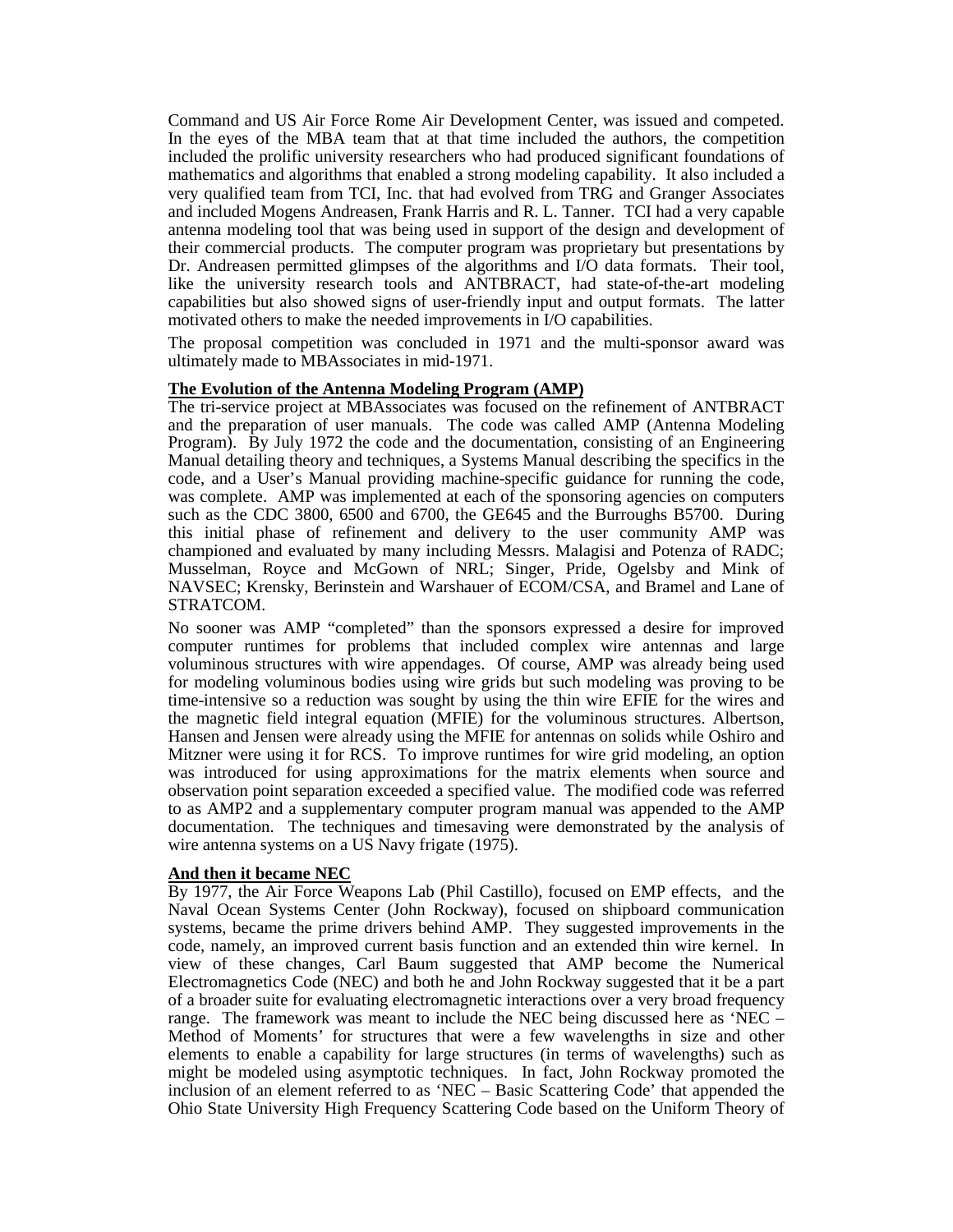Diffraction to the NEC suite to provide a broad-based capability. This latter code, commonly referred to as NEC-BSC, has also been widely used.

The next revision of NEC responded to a requirement for accurate modeling of wire antennas in close proximity to realistic grounds and for a capability that enabled what-if siting studies of antennas on large bodies such as ships. The former requirement was met by using Sommerfeld Integrals for the interactions and Interpolation of these quantities over spatial coordinates to provide accuracy and reasonable runtimes for wire antennas above ground. The interpolation was an example of what later become known as Model-Based Parameter Estimation. The latter requirement was met by using matrix partitioning schemes that minimized repeated interaction calculations when portions of the problem space were invariant during the geometry perturbations. A User Guide and a Program Description were published. This version, NEC2, was released in 1980.

Within a few years a critical deficiency became apparent. NEC2 could not be used for modeling buried wires because it required the wire structure to be in free space or in the lossless half-space with  $\varepsilon_r = 1$  above a finitely conducting ground. The US Army/ISEC joined NOSC in funding an effort to rectify this deficiency. In 1983 a new version NEC3, with appropriate documentation, was released. In addition to the above-mentioned capabilities, NEC3 also enabled modeling of wires and surfaces (using the MFIE) in infinite dielectric or lossy media. The US government, sensitive to national security interests, viewed NEC3 as military critical and limited NEC3 distribution to appropriately qualified organizations. Even with this restriction, 250 copies were distributed.

The next chapter in the NEC history came with the release of NEC4 in 1990. This version opened the door to computations at extremely low frequencies. With the support of NOSC (Rockway, Logan and Li) and the Army/ISEC (J. McDonald and R. Franklin), NEC4 overcame these difficulties and added capabilities for accurately modeling wires of stepped radius and insulated wires.

## **NEC – A Living Thing**

NEC has had a history in various incarnations that exceeds 30 years. Yet, it continues to be a code-in-demand with a wide-based user group for reasons that extend beyond the simple "it's a high quality product with a detailed set of manuals representing an open source code". NEC adds another dimension to the user-code world – user engagement.

The open source has allowed users to get inside the code, if desired, to modify and tweak. But that's not all. The users have formed a user fraternity that is a massive informationsharing network that communicates very effectively using the Internet. At present there are websites that feature NEC, e.g., the Numerical Electromagnetics Code (Method of Moments) website hosted by Trevor Marshall at http://www.nec2.org/ that provides tutorials, links to information and instructions on running NEC2 in a Windows environment, the NEC2 documentation, and links to other sites where one can obtain<br>NEC for other operating systems. There is also an active mailing list (nec-There is also an active mailing list (neclist@gweep.ca) that is meant for discussion of computational EM issues and is a major platform for NEC discussions, theoretical and operational.

A major factor in NEC's success is the fact that it has been supported over the years. A code cannot survive without support, maintenance and troubleshooting. Having an expert closely tied to the code over its history who is able to deal with technical and operational issues is critical to longevity. NEC has been uniquely fortunate in this respect.